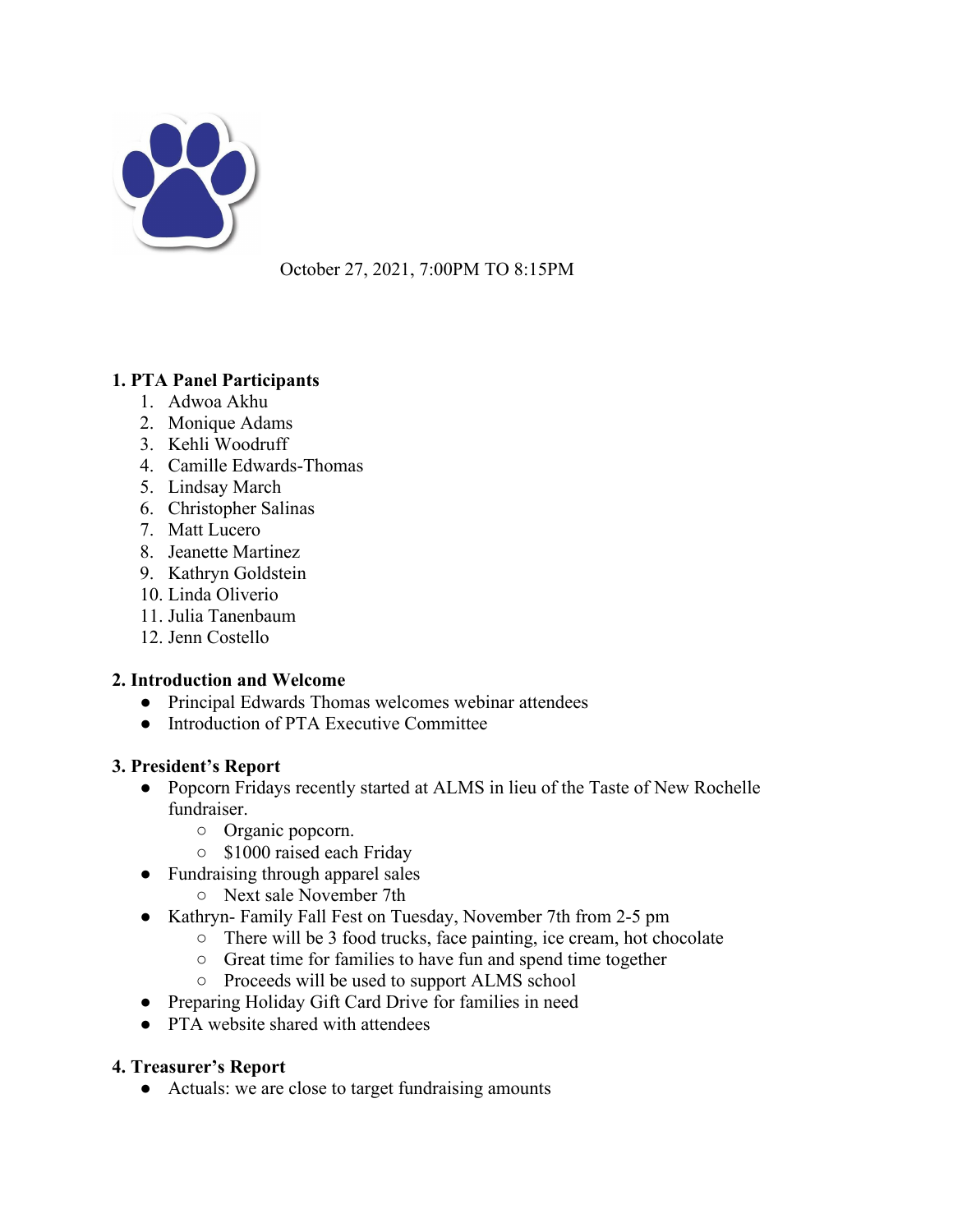- Doing very well with fundraising!
- Membership Hub will be added to the budget (numbers reflected are not the actual membership numbers)
- Expense report: Focus on where money is going: enrichment, social work, spirit merchandise, faculty grants, parent workshops

#### **5. Updates on ALMS**

- ALMS serves over 1100 students
- Four evacuation/fire drills last week (evacuation time continues to improve)
- Four more drills anticipated before December with a drill narrative over the loudspeaker due to cold weather.
- Picture make-up day November 4th
- Co-Curricular activities listed on the website.
	- Still looking for advisors for activities and clubs.
- Student Council launches next week.
	- Objective to amplify student voice and promote student leadership.
- Announcements made daily to inform them of what is happening in the building
- No students in school for Election Day.
	- PD day for staff.
- ALMS to host the next BOE meeting.
	- Principal Edwards-Thomas will present on SEL.
	- The meeting will be in-person at ALMS
- Students will still be allowed to go outside as long as weather permits.
	- Students are encouraged to layer up.
- Arrival plans during inclement weather have shifted for students who are dropped off and those who are bussed.
- Breakfast is still free for all students
- Cell Phone Reminder: students are not to use the phone during the school day in the building.
	- Calls to parents should be made in the office.
- Reminder for students to charge their Chromebook at night
- Reminder for students to wear masks in building and on buses.
	- Students should avoid eating on the bus.
- Students can wear costumes Friday for Halloween and should follow ALMS guidelines which are listed on the website.
	- Guideline read aloud by Principal Edwards-Thomas
- The administrative team is always available
- Thank you again to PTA and parents for partnership
- Please share any ideas on how we can increase diverse participation on the PTA

## **6. Introduction of the Presentation**

- Ms. Martinez
	- Introduce Ms. March
- Lindsay March- Clinical Director of Family Center of New Rochelle
	- Parenting in the Pandemic